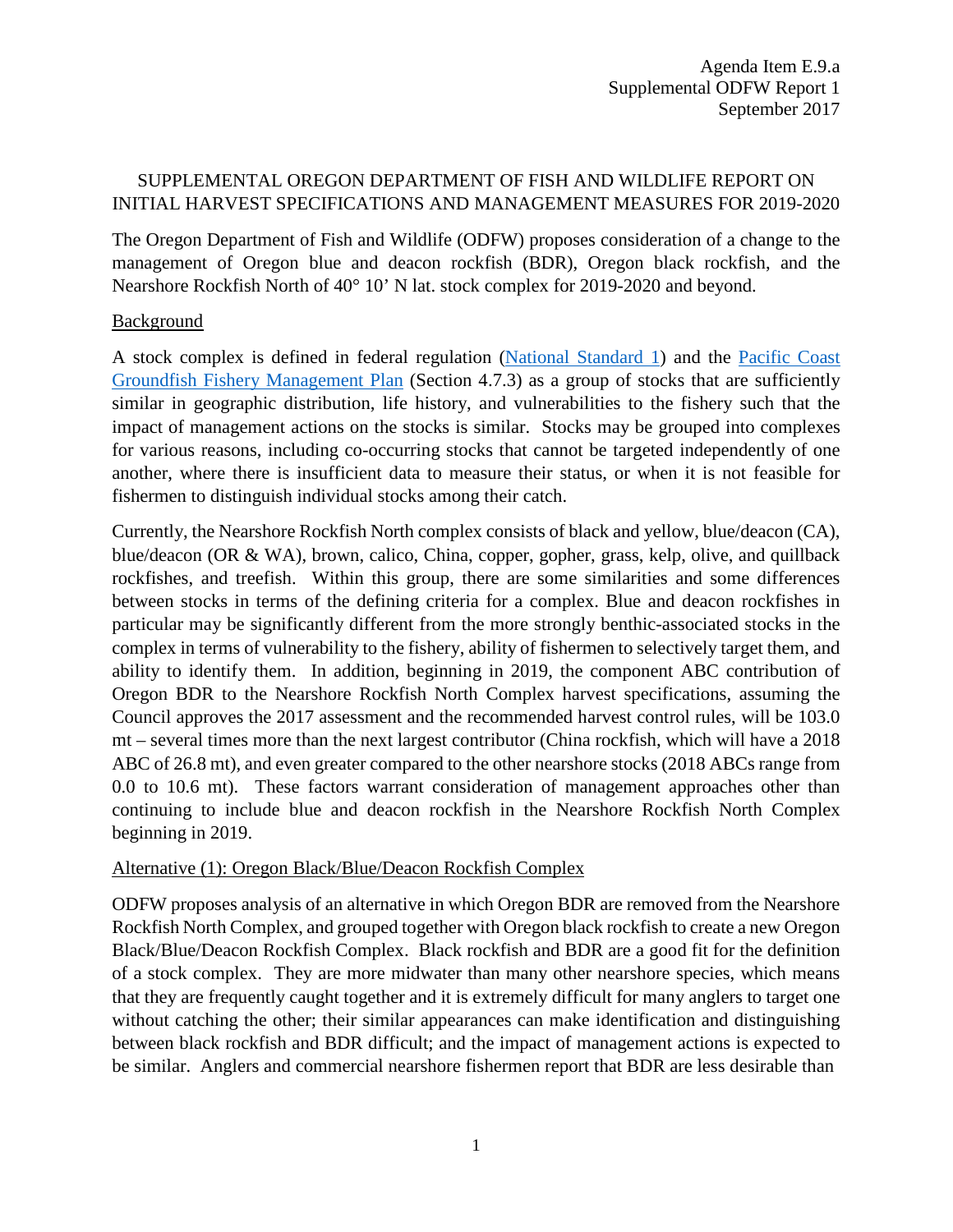black rockfish and therefore attempt to target primarily black rockfish; therefore, management in a complex with black

Beginning in 2019 there will be state-specific ACLs or ACL contributions for each of these stocks. This offers a relatively straightforward opportunity to combine them into an Oregon Black/Blue/Deacon Rockfish Complex, which could potentially reduce management complexity and provide some flexibility and stability to fisheries. There was uncertainty associated with both the 2015 Oregon black rockfish assessment and the 2017 Oregon BDR assessment, with some evidence suggesting that the assessment results are a conservative estimate of the absolute biomass of these stocks off Oregon. Both assessments resulted in a Category 2 designation, acknowledging the higher level of uncertainty and resulting in a larger ABC buffer (sigma) to account for this scientific uncertainty. If an Oregon Black/Blue/Deacon Rockfish Complex is created, the state of Oregon would then set harvest guidelines for black rockfish and for blue/deacon rockfish based on their component ACL contributions, and would monitor and track catch to enable management to these harvest guidelines (Table 1). The Oregon Fish and Wildlife Commission would continue to allocate these harvest guideline to the recreational and commercial sectors within Oregon, as is current practice.

| Year | <b>OR Black</b><br>Rockfish ACL<br>(mt) | OR BDR ACL<br>(mt) | Proposed OR<br>Black/Blue/Deacon<br>Rockfish ACL (mt) |
|------|-----------------------------------------|--------------------|-------------------------------------------------------|
| 2019 | 515                                     | 103                | 618                                                   |
| 2020 | 512                                     | 99.8               | 611.8                                                 |
| 2021 | 510                                     | 96.9               | 606.9                                                 |
| 2022 | 508                                     | 94.1               | 602.1                                                 |
| 2023 | 506                                     | 91.4               | 597.4                                                 |
| 2024 | 504                                     | 89.1               | 593.1                                                 |
| 2025 | 503                                     | 87.1               | 590.1                                                 |
| 2026 | 502                                     | 85.5               | 587.5                                                 |

**Table 1. OR Black Rockfish and BDR ACLs for 2019-2026 (assuming approval of the 2017 assessment and default harvest control rules for OR BDR); and proposed combined ACL for an OR Black/Blue/Deacon Rockfish Complex.**

### Alternative (2): Oregon Blue/Deacon Rockfish Complex

Another alternative would be to remove Oregon BDR from the Nearshore Rockfish North Complex and create a new Oregon Blue/Deacon Rockfish Complex, for management as an individual unit. Because separate assessments were conducted for California and Oregon, and the relative proportion of blue vs. deacon rockfish is likely different between the states, it may not make sense to combine the Oregon and California (North of 40°10') BDR stocks, and maintain with state-specific specifications (OFL, ABC, and annual catch limit; ACL). This alternative may offer less flexibility than an Oregon Black/Blue/Deacon Rockfish Complex.